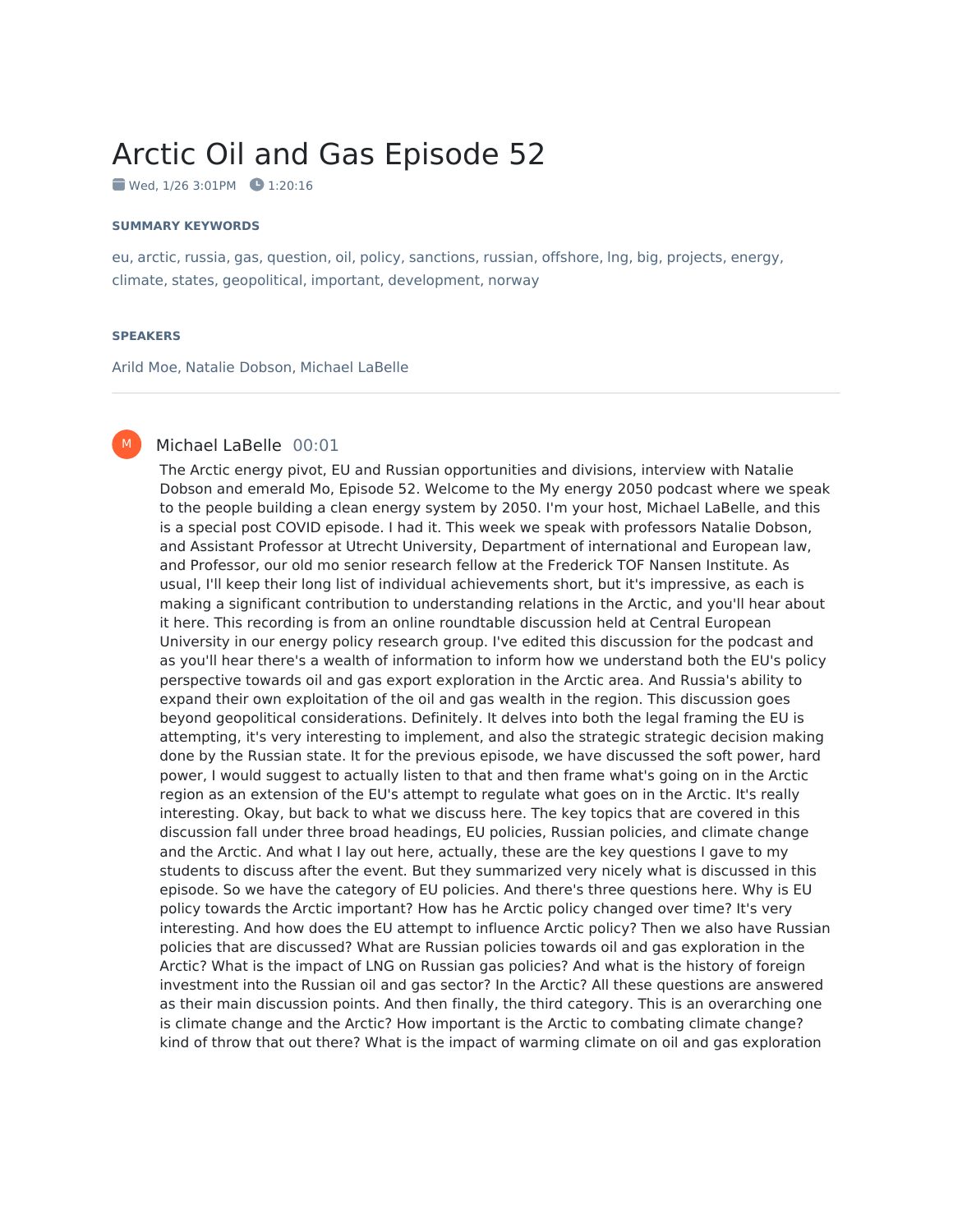in the Arctic? And finally, the third question is, should there be a global freeze on oil and gas extraction from the Arctic? In addition to these questions, we have a short discussion about the impact of sanctions and what a war in Ukraine can mean in terms of Western sanctions on the Russian oil sector. So I won't be too like flashing the headline. But the discussion we do have about the impact of the 2014 sanctions when Russia invaded Crimea, and what occurred and how that impacted oil and gas, mainly oil exploration, the Arctic is interesting. And we have a brief discussion towards the end of the round table about what could happen or the impact in the future. A final note for regular listeners, though, yeah, the past few episodes. I've been struggling to get those out. I came down with COVID and probably along with half the world. So if you haven't gotten it yet, you're going to get it because I have no idea how I got it. I think it's because I actually went to work one day. Moving forward, though, I think I'm gonna get back on the weekly schedule. This is really good. And I've got a lot of good ones lined up, just got to get the energy back. And speaking of Energy, the intent of the my energy 2050 podcast is to spread the knowledge about how the energy system can assist our transition towards a greener future. And now for this week's episode. I want to welcome everybody we have a good turnout. So far already 26 participants I see on Zoom, and welcome to zoom. This is part of the as I just mentioned, our energy policy research group, and also our current topics and energy policy. So for those that are interested I'm going to edit this down and make it part of my podcast, I have the my energy 2050 podcast. So the I would say all of it will be in but but I would say the most relevant discussion points will be in that. And also, we will have this available for the students on YouTube on the on the course website as well. So you can watch it later, too. And with that, let me do the introductions. And I'll go in the order that we're going to talk about, we have Dr. Natalie Dobson, she is assistant professor at the Department of international and European law. She's a researcher Osric, Center for water, oceans and sustainability law, and also the Netherlands Institute for the Law of the Sea. And you can make any corrections, Natalie, before I begin, so thank you. And we also have our old Mo. And he's very distinguished, and I'll keep his bio very short, but it's very long. And I would encourage everyone to look at all his publications and research projects on on the topics that he focused on. So we're very lucky to have both of them, but he's at the Fridtjof Nunsense Institute's. And he's a full research professor there. And please, as well, please correct me on your turn. So with this, I thought we there's no particular order, but I thought we would address EU issues first. And so with that, Professor Dobson will present first for about 1520 minutes. And then we're gonna have time for a few questions from from students. And then we'll move to the second presentation. And this way, it should give us about a half hour good half hour for fuller discussion at the end. So with that, Natalie, I turn it over to you. Thank you very much.

# Natalie Dobson 06:48

N

Thank you very much. Thank you for having me. fantastic to be here. I hope that I will have something that will give you food for the discussion in the lectures, the pressure is high now that I understand the full implications of today's talk. So having said that, I'm going to share my screen with you. And we're going to have a look at my take at least on the EU's evolving Arctic strategy. With the question Is it Revenge of real politic as was suggested in a report of the European Parliament in 2020. So let's just walk through the US Arctic policy. It first of all, it's helpful to explain my own personal background. My research focuses on the European Union as a global environmental actor with an emphasis on climate change. When I talk about the EU, I'm coming at it from the Arctic as an example or as an area in which the EU applies its or seeks to apply its values and particular climate protection beyond its territory. So that does frame somewhat, the things that I've decided to highlight and the things that I can talk more about. So if we look at the European Union, it's very keen to profile itself as a global actor, and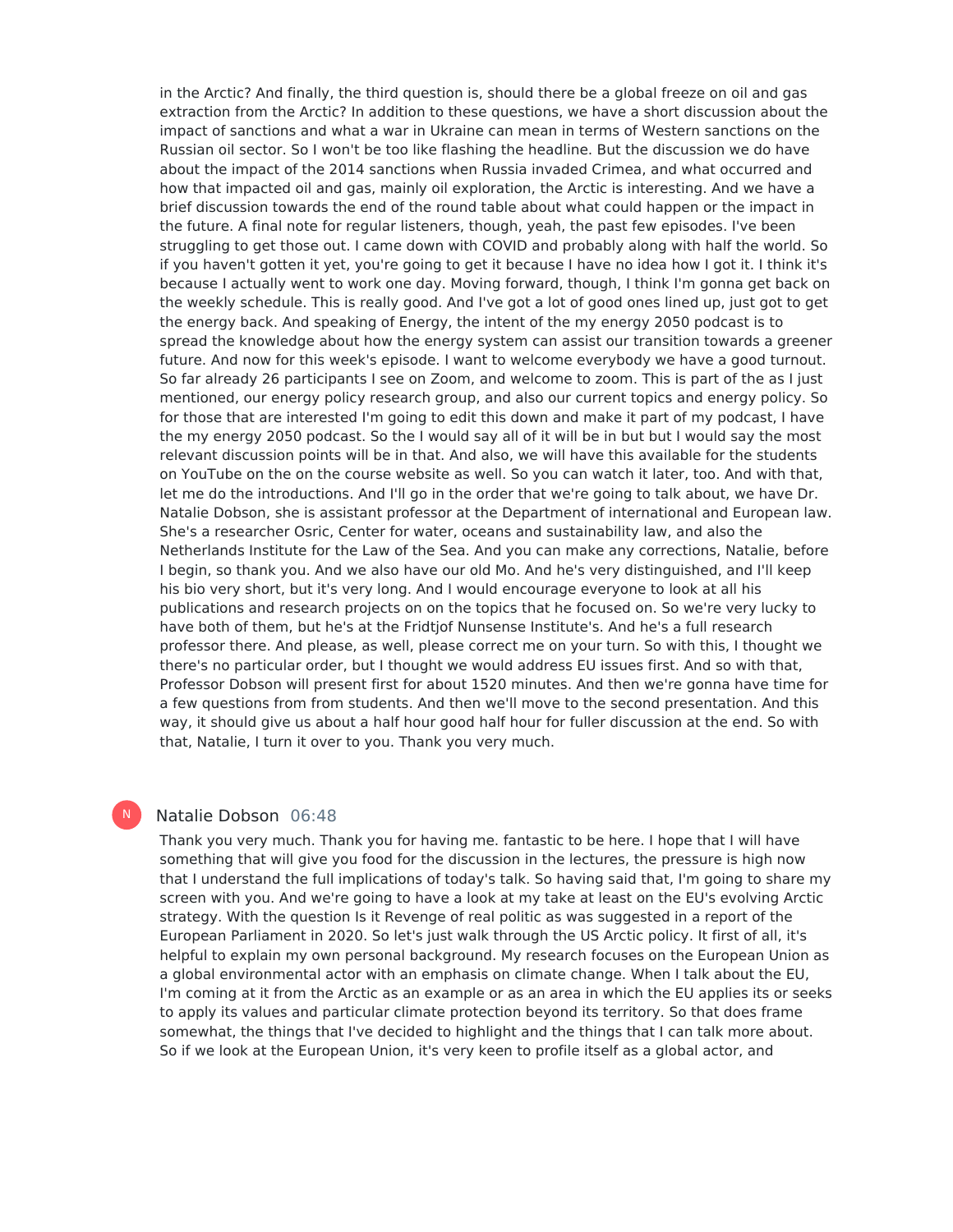particularly in the field of environmental protection and the climate. And maybe others here can clarify that better than I can, with the European Union sort of seeks an identity amidst the very changing geopolitical situation not itself, having, for example, a strong army and heavily relying upon its market and trade. And this is something that we can then see reflected in its policies towards the outside world. We can't understand the EU's newest Arctic strategy, which was published last year in October 2021. Without the backdrop of the Green Deal, and it's fit for 55 package, so we'll just start there. So in late 2019, the European Union rolled out its extremely ambitious, new Green Deal with this aim to become Climate Neutral by 2051 cannot jump from 2019 to 2050, climate neutrality without some kind of midway point. So in July 2021, we also saw the fitful 55 package being rolled out with a host of different measures that would put the EU on track, and in doing so aim to achieve 55% emission reductions by 2030. The EU is very keen to ensure that its Arctic policy fits under its new green profile fits within the Green Deal, as well. And that's something we can clearly see coming back in a policy documents regarding its Arctic strategy and use of oil and gas. As a lawyer, I would be remiss if I didn't point out the treaty bases is an embedding of the European Union's environmental and climate focus. So we can see it's actually in article 191. On the Treaty on the Functioning of the European Union. This is a mandate, and it is an objective that will structurally guide and steer EU policy. And that's something we see coming back. Internally, the EU will say, to its member states, we have this mandate. This is why we're going to push environment that can be quite relevant in the Arctic context, because the EU doesn't necessarily have complete control over what the EU Arctic states are doing in that territory. So we can see a little bit of an internal pool on power as well as an external pool on power. There is also a nice clear basis in public international law, my favorite for the US climate ambitions. Thinking here about the Paris Agreement. The EU was also part of the high ambition coalition seeking to amp up the ambition that eventually was codified in the Paris Agreement, and it continues to lead the way. Okay, that's very nice EU big ambitions. But you and the Arctic, what exactly is the EU's relationship to the Arctic? Well, it could be argued that the EU is somewhat punching above its weight. When it comes with its big Arctic strategies. It talks as though it's the player of the Arctic, but it's a little bit more fragmented than that. So we can see that it has a limited direct role. It does have EU states that have an Arctic territory, I'm thinking about Denmark, Sweden, and Finland. There are also states in European Economic Area, Norway and Iceland. But the EU as a whole doesn't have the participation, I think that it would have envisaged. And an interesting side note that you may already be aware of is the EU's tiff with Norway regarding a seal ban that then barred it from having greater participation in the Arctic Council. So you would think that the EU's friends and maybe enemies or competitors were clear, but the enemy may be also within when it comes to the EU's role in the Arctic region. The EU has an indirect role, which we can see it taking more responsibility for now. It's more recent policy documents. Its indirect role has to do with energy extraction and consumption and transportation through the Arctic, as well as black carbon emissions, which have a greater impact on global warming and other activities, such as tourism, that will end up harming the Arctic. But while the EU may have these impacts, it has a limited ability to control its member states energy consumption. So as a lawyer, again, this is something that could come up article 194. It cannot affect the member states right to choose the different sources of energy it wishes to consume, even though the EU has certain consumption targets. So then, let's project this and take a look at the EU's Arctic policy more concretely. Well, everybody knows what happens in the Arctic does not stay in the Arctic, there is a clear feedback loop between the rising global temperature and climate change. And then the opportunities that are arising in the Arctic, first of all, for thawing permafrost releasing carbon dioxide that affects the whole world. But also there will create new transport routes that will open up new resources for extraction that were not available before. What does the EU do in response to this? Well, I would posit that we can see something of a pivot in EU policy. In fact, the EU only started to develop an Arctic policy in 2008, which is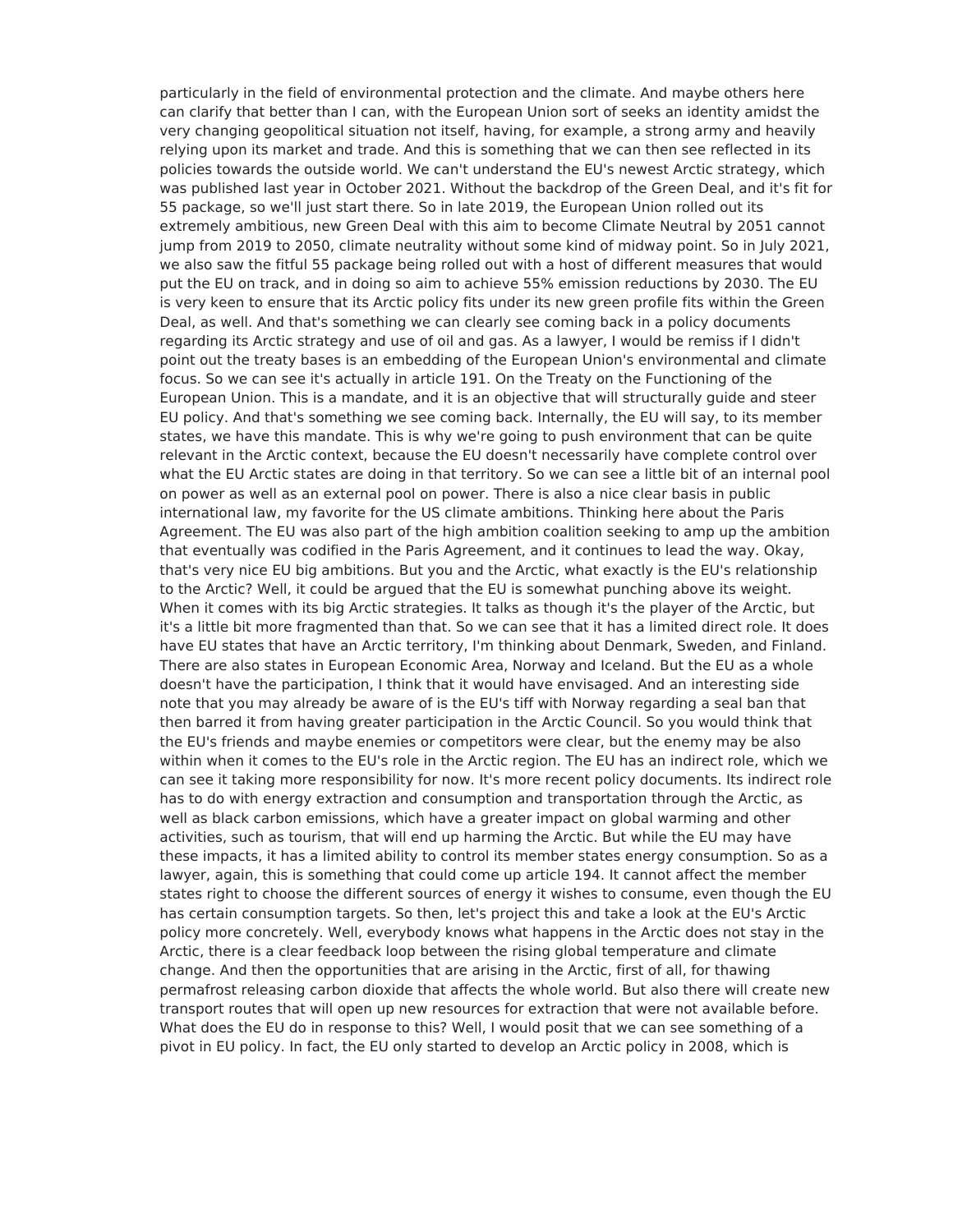relatively recent, especially for the language that it uses today as though it's been there for forever. And if we look at the Arctic policy in 2008, climate change was the impetus. But climate protection was not a priority necessarily. In fact, we see that under the heading of renewable resources, the EU notes its interest in large untapped hydrocarbon reserves, including those in offshore resources in the east. So the exclusive economic zones of Arctic states. The EU states this could contribute to enhancing our energy security. They're acknowledging that there are changing geopolitical dynamics, and they would take into account the environmental impact, primarily through safety standards during drilling So that seems to be well, we'll drill safely. But we will still drill, I think. And this has been referred to as the Arctic paradox that they are still having this indirect effect on the Arctic. So we shift forward a little bit, looking into 2014. There is an emphasis on economic activities and industries. And there is a recognition of the EU as a main consumer of optic natural gas, that is a step towards acknowledging that maybe you should reduce the consumption if you really are serious about climate protection. But it is referred to as an important bridge element for a shift to a low carbon economy in the future. So natural gas being less bad than other fossil fuels. The 2016, integrated European policy for the Arctic, puts climate change front and center. So we see the start of the pivot, I would argue, first geopolitical interests, let's use these resources that are suddenly available. Now. let's reframe. It's all about climate priority area. Number one, we'll talk about oil and gas activities. We're working closely with member states, we're working in a multilateral setting, but we're also again, focusing on accident prevention, environment control, the EU was quite vague on what it would concretely commit to in terms of reduction in consumption. And that was criticized and a ban a proposed ban on oil drilling was actually shut down from European Parliament in 2017. So there wasn't complete traction at that stage. Then in 2020, the language starts to change, again, more EU in the Arctic, we need to broaden the scope of our Arctic policy, perhaps we have a revenge of real politic, we need to be prepared for security issues in the Arctic. So it looks like we may be shifting a bit of a pendulum from climate protection, front and center, all of a sudden the revenge of real politic, what's going on? I'm sure the next presentation will fill this in really nicely. You know, from a Russian perspective, what could be triggering the EU's shift in perspective here? I think it becomes clear in the 2021. Eu Arctic strategy here that you use destroys strong, robust language, a geopolitical power. It's a major economic player. According to the EU, even though we've seen that, in fact, it has some more indirect presence only in the Arctic. And they have a fundamental interest is what's interesting, in supporting multilateral cooperation in the Arctic, to ensure it remains safe and sustainable, peaceful and prosperous, and also sharing responsibility. So if I look at this, it kind of seems to be a platter of ambitious and competing interests, because they see it's a geopolitical power, they have strategic day to day interest. What are they referring to, at the same time, they would like it to remain sustainable and peaceful. and the EU talks about a shared responsibility. So these are the strands that I'm going to unpack a little with you and perhaps we can do together in our discussion later on. So two intertwined strands, broadly speaking, we're talking about strategic interest. And here Arctic resources and transport routes could transform the region and the geopolitical competition. So it could possibly threaten in your interests because of geopolitical necessity, the same time that he is talking about having responsibility for emissions in the Arctic, particularly as regards black carbon. An interesting point for me who's focused on the EU as a unilateral actor in pretty much all of the rest of its climate change policy, is it suddenly in the Arctic, that he is all about multilateralism? So to me, I think, where does this come from? I'm looking at the EU's 5055 package, I see an abundance of very unilateral measures. And here all of a sudden, the EU is saying, well, states have primary responsibility for what happens within their territory. But some things go beyond boundaries, and could be addressed effectively through regional or multilateral cooperation. And here, cause is the big one push for oil, coal or gas to remain in the ground, including in Arctic regions. So this is our pivot completely. The EU goes from in 2008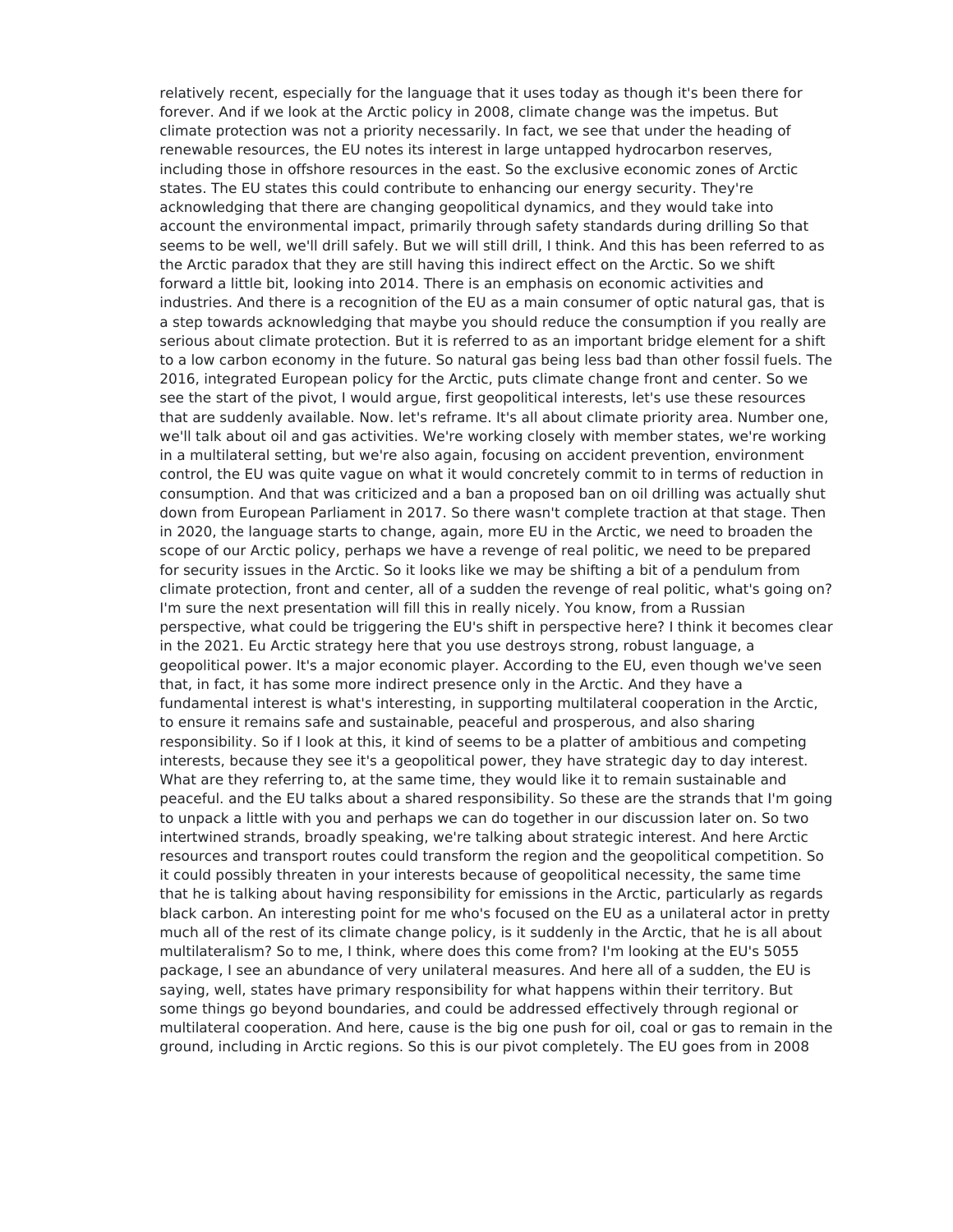saying, Oh, look, resources becoming available to no one should touch these resources. They should stay in the ground. Hmm, interesting. How did this How did this happen? Where is this coming from? So I'm not sure how I'm doing it. Home. Alright, but got five more minutes. So for five minutes, let's, let's unpack a couple of these things. And we can do that further later. So some some queries that come to mind. First of all, I already sort of suggested this, how genuine is the EU's commitment to multilateralism here? If I look at the EU's other policy, its carbon border adjustment mechanism going to tax producers in other countries for carbon emitted in factories for energy intensive goods, its emissions trading scheme, which will apply to maritime transport, for example, and aviation emissions unilaterally. The EU does not really care that there are other international institutions, International Maritime Organization, people National Civil Aviation Organization, it's going head on against these organizations to take a unilateral approach. But suddenly, in the Arctic, it's all about multilateralism. Could it be it's because the EU is punching above its weight, it can't really deliver in a unilateral strategy. And so now that's why it's calling for multilateralism. Another question which arises is the EU really taking responsibility for its greenhouse gas emissions in relation to the Arctic. So in principle, if oil, coal and gas remained in the ground, this is great, it will enhance climate protection. But who would actually have to do that? The EU is primarily an importer of extracted oil and gas 87% of its liquefied natural gas, for example, coming from the Russian Arctic, according to the EU's own strategy. So when it says we should all multilaterally keep these resources in the ground isn't actually not saying you should keep these resources in the ground. And then if we look, particularly at black carbon, the EU stresses and acknowledges that 36% of Arctic deposition comes from the user and consumption. But what is the EU actually doing about its own black carbon consumption? There are ceilings in black carbon emissions that are for example, included in the Gutenberg protocol is the EU or our EU member states really ambitiously undertaking their targets? Well, that can be questioned. And is this really reflected amongst broader EU climate policy? And then the closing question the real politic or other chances of success of getting other states on board. The EU says it's building on existing moratoria that are you there, maybe we have some players that would be willing to commit? But how good is the EU? Its steering its own EU and EEA. Arctic Council states? And what about the other states and in particular, I'm looking at Russia. So with that, I think I can also close and hand over to our next presenter.

# M

# Michael LaBelle 23:07

Okay, great. Thank you so much, Natalie. Thank you. And excuse me. We'll open it up to Yeah, we're all clapping. So yeah, little signals for clapping, which is great. Like, I want to clap to. Okay, there we go. And we have a few minutes for some questions. Would anybody like to ask a few questions before we move on to the next speaker? And Anastasia, give it to you.

#### $\beta$ 23:39

Thank you so much for such a wonderful presentation. And it's very, very interesting. I think it's my question is, I know that you're mostly looking at the years sort of unilateral actor. But do you think that sort of separate member states could be better and sort of norm shaping in the Arctic? Because a few of them actually have observer status on the Arctic Council? Like I think Germany and France, please do? Like, could they sort of be the the propeller who actually forces other Arctic states to sort of comply with what the EU wants them to do? Or do you think that's not really quite possible?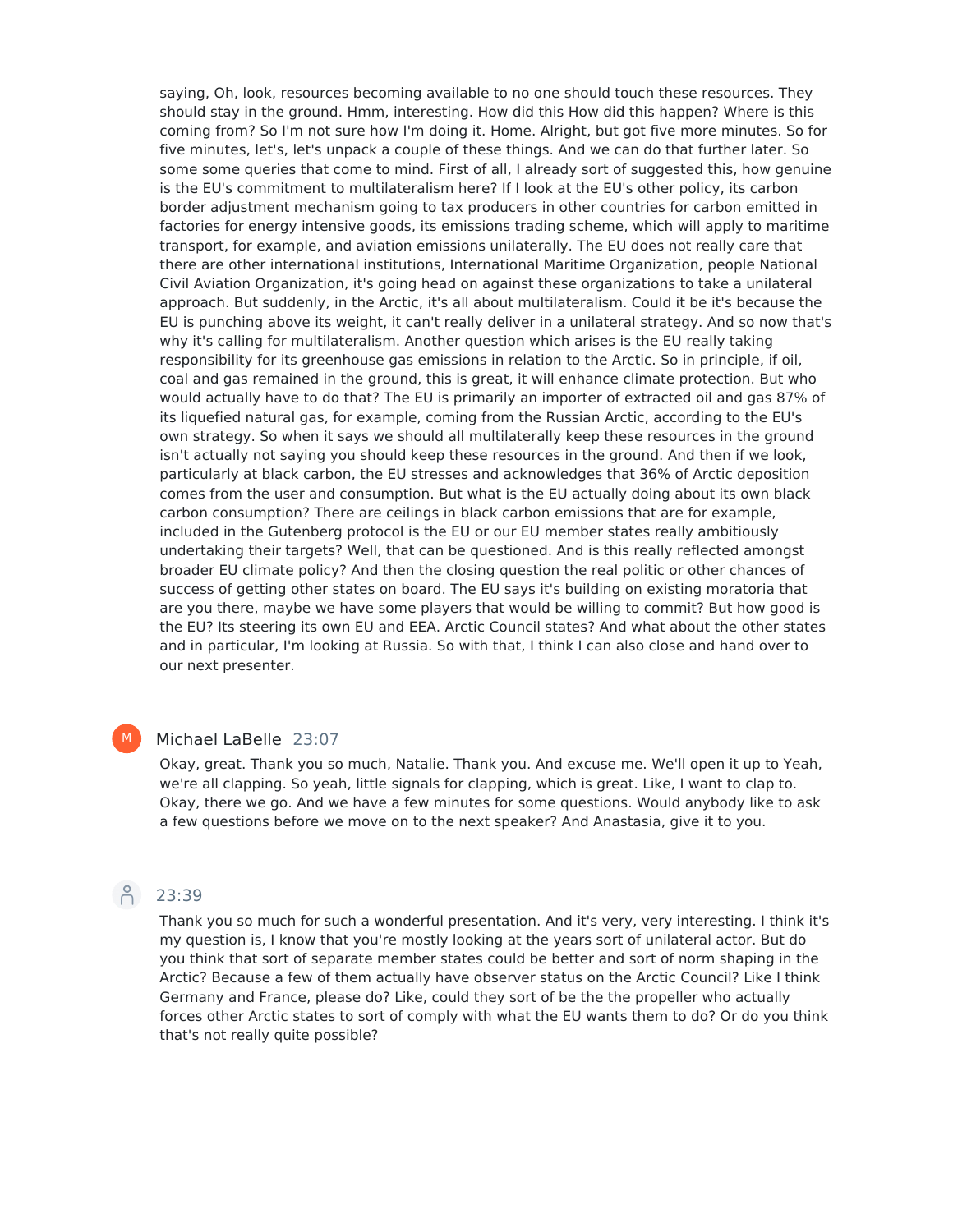# Natalie Dobson 24:20

That's a really good question. I can sort as a lawyer, which is that there's just a competence gap there. Because there are certain observer states just don't have the same power. And they also simply don't have the territory there in order to force others to get things done, because you have sovereignty over your territory that you just come up against a barrier. And perhaps, interestingly, by analogy, the EU has a similar problem in relation to aviation emissions at the International Civil Aviation Organization. And it told its member states that it they should object to a proposal that The carbon offsetting scheme, the International one will be the only offsetting scheme, because the EU wanted to keep its own emission trading system as a parallel unilateral measure. and the EU Aikau member states just ignored it. Nobody went ahead and objected. So you can see that you can be an observer and sort of yell had its member states, but the question if they're gonna vote against their own interests in concrete cities, not always, not always.



 $\mathsf{N}^-$ 

 $\mathsf{N}^-$ 

# Michael LaBelle 25:28

Okay, thank you, and others?

# Natalie Dobson 25:33

That's an interesting question. I would say that, generally, there is always lobbying power at play when the EU develops its legislation. But it also has open consultations in when it has this legislative process. Here, we're talking about the EU's OPIC strategy, which is looking more at external relations. So it's slightly different. This will be steered directly or indirectly by industry interests, it is no coincidence that the EU is telling is a great net importer of these oil and gas that it's willing to leave in the ground where you don't really see that across other policy areas. So that could indeed be because they didn't come up against the same industry resistance. That's really interesting. Actually, it was sort of having this game in my head, could the EU hypothetically create a rule of origin? That it would not want to import oil and gas that had been sourced in the Arctic? That's something you could do without cooperating with the Arctic states? Because it could just look at where did the resource come from? And it's also something you could then do with other states, if they all agreed we don't want these oil and gas from somewhere that's so harmful. So hypothetically, there could be some kind of trade cooperation there. They may come up against the World Trade Organization, that would be a whole other ballgame. However, yeah, I guess the question kind of is, do states states are going to pick their battles? Are states really going to support the EU pushing for a sort of tenuous and expensive approach to reducing cause extraction in the Arctic? I'm not sure.



A

# Michael LaBelle 27:16

Okay, think. And with that, I will move over to a real world and for his presentation, thank you.

Thank you very much. And good afternoon, everybody. Well, I'm going to talk about Russia and

Arild Moe 27:24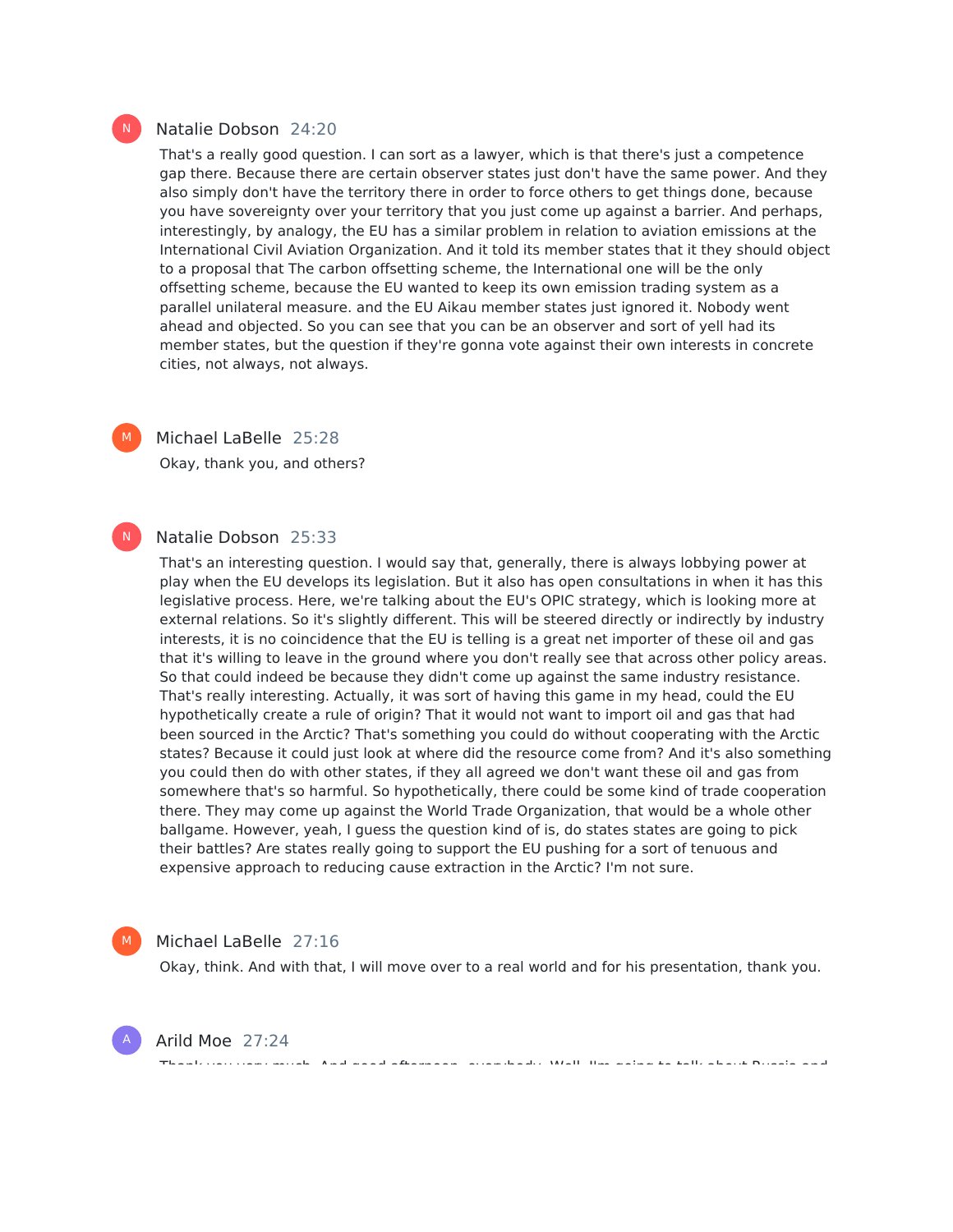Thank you very much. And good afternoon, everybody. Well, I'm going to talk about Russia and previous speaker already sort of connected to Russia, because Russia is a very big part of the Arctic. However, even if it's Russia is very relevant in the in the context of the EU policy, what is happening or has happened in Russian art, you know, does not really connect very much with with with these EU proposals, we can discuss what the impact may be further on. But I will just first try to paint a picture of what is going on right now. So you have that as as an empirical background, and climate policy. Yes, it is coming. But right now, sort of in a short perspective, the question of international sanctions, for other reasons is is more acute. So let me see if I can get my slides up here. Okay. Are you? Do you see it? No. Okay. Are there? Fine? Okay. Fine. All right, good. So, the Russian Arctic, let me say, just a few various sort of basic things. But it needs to be said, because there are a lot of of confusions. When we talk about Arctic and Arctic energy, you still somehow often get the sort of sort of announcements that there is a potential for conflict of resources. Just been talking about the resource race. Maybe that sounds a bit of a little bit old fashioned now, but it comes up all the time. Let me just state very clearly, there are no jurisdictional disputes in the Arctic, affecting freshness only. Yes, whatever you hear, that is false statement is a popular statement. That it's not true. The the resources we're talking about in the Arctic are safely within national jurisdiction, or no contested borders. The big one that was contested was in fact with Norway. But that dispute was sold 10 years ago. So, for the time being that is a non issue that you see here is the description of the various songs in the Arctic, where the coastal states have continental shelves. But that is not the topic now. So what about Russia? Russia, is defines itself as an Arctic country. And depending on the definition, a very big part of the Russian territory is considered art. That was the site that was a slide that commented on, in fact, showing the continental shelves of the Arctic, the Arctic Ocean, and my point is that we are no disputes that are relevant in our context. You see this one too? Good. There we are, well, Russia is a large country and a big part of the countries is defined as the Arctic zone. And especially with regard to to natural gas, this is where it comes from. But it's onshore and you see the pipelines coming here from West Siberia going and going research and this is where the EU countries get the 40% of their gas from northern part of Western Siberia. So, this is this is biggest gas producing region in the world. Also, when it comes to oil, it is. So at least sub Arctic a little bit further south, but definitely in the northern parts of West Siberia. So, this is important to know that this is the this is the source of most of the Russian hydrocarbon production, which in again is the backbone of the Russian economy. And you always have to keep that in mind when you when you discuss Russia also in the context of trade, but for Russia, or LNG gas is extremely important. Up to 50 60% of export revenues, maybe 40% of the budget, revenues, state budget revenues. So, in this in this area, we have had a gas production for for quite a few years, last 40 years in the high Arctic, but what is is new is the development of liquid natural gas, which you probably have heard mentioned, and that brings in a new dimension. Whereas as you saw from the previous slide, the pipelines they they go east east west, it's a fixed infrastructure, bringing the gas through to to sort of concrete markets, LNG is is very different LNG goes where the market is best. And because it is transported on on ships, and the development that has taken place, way north on the Yamal Peninsula over the last 10 years, this has been quite surprising to many. Nobody, but if you at least had expected that it was possible to complete big industrial project on time, on budget in the Russian Arctic, where everything had to be brought in from outside, but in fact, that happened and the Yamal LNG project opened in 2017. And this gas, which is liquefied, is transported on ship, as I said, it can go east or it can go west. This is of course, quite interesting because it gives flexibility for the for the sector. The project is operated by private Russian gas company in overtake, but with considerable participation of totaal from France and Chinese companies. It's quite interesting. And it brings gas both to European buyers, but mainly to to Asian markets, either directly to Asian markets or the transshipment. In Europe transshipment is something you do when you transfer the cargo from one carrier to another.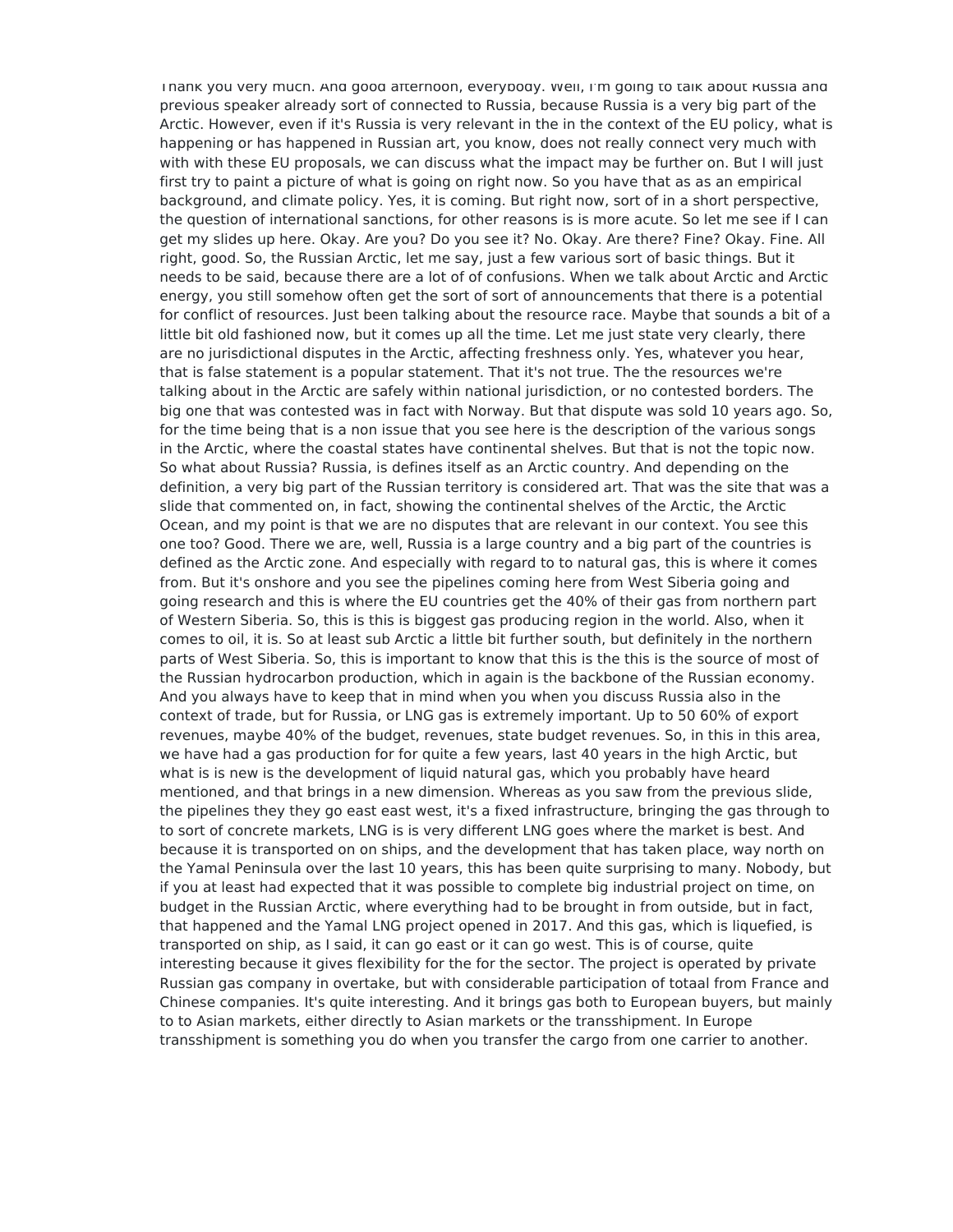And they hear they also have plans or at least look not only plans but concrete projects to do something more, namely to to shift to tranship, and liquefied natural gas from the specially built icebreaking LNG carriers that are used in the Arctic into regular conventional LNG carriers which are less expensive to build and also less expensive to operate. Well, that is maybe a detail. But I think the main message from this slide should have is that LNG brings flexibility in Russian gas exports that the pipeline gas does not have. So it was what about offshore? Yamal LNG is onshore projects, although it's close to shore, but Russia also has had big plans and expectations for offshore oil development. Russia has very big oil reserves, resources, onshore, but over time, the best fields have been depleted. And the fields that are not produced are small, more complicated or more expensive to produce. However, for quite some time, it has been undertaking exploration offshore, which indicates that very big discoveries can be made offshore. So Russia embarked on the policy to develop these potential resources. This started for me some 15 1015 years ago, problem was that the Russian oil industry did not have much experience offshore. At the same time, there was quite strong nationalistic, when which limited the potential possibility for foreign companies to to participate. So what little happened, even if the durations were high. In fact, this is the only operating offshore gas fee now, excuse me oil field offshore in the Arctic, it's in the barren Sea in the south eastern part of the barren sea, also called the majority, they're sort of middle size, oil field has been in production now for the last eight years. Otherwise, it hasn't been possible to start production. Because of the limitations I said, however, Russia did sort of adjust its policies to some extent, and some 10 years ago, the Russian oil giant, Rosneft was assigned given sort of the order to develop Arctic oil together with foreign companies, the foreign companies will be in a minority position, but be very important for these projects. So by 2012 series of cooperation agreements are made with foreign companies where the in which company started in in the Barnsey. And also with any from Italia, Italy in the same area. Most of the that is the second section you see up in the left upper corner, which is the previously disputed area who will Norway on the Russian side. So that was divided with into two cooperation alliances, one with with Sutton and one with any but all the other projects were put into a corporation arrangement with the ExxonMobil from United States huge package of fees. And on this map, which is some years old, you see the license areas which were given to russneft and which russneft then turn into cooperation projects that may be excellent Mobile. So their ambitions their high resource base, promising that what happened? Well, you know that 2014 the sanctions that were imposed that year after Russia's annexation of Crimea practically stopped all the big offshore projects. The operation arrangements were frozen, because of the sanctions on the Russian oil Octi article at the same time, the oil price fell, which also made RT offshore look less attractive, that is a very important factor. And not only Russian oil, but also other expensive offshore Arctic projects. So from being a very, very promising start, or very integral, promising outlook, it was stopped almost overnight. Exxon Mobil also formally withdrew from the cooperation arrangements with the Ross left. A few years later, any and start out no rename ignore did not formally break with Rosner, but the projects are false. So that means that arctic offshore in Russia is not still not a big a big thing. However, Russia wants and has as a policy to continue its offshore offensive. So let us say a few words about the sanctions. The sanctions regime is now quite a complicated issue. You can find a lot of information on the internet from the US Treasury, for instance. And it's it's quite complicated to understand all the nuances. But I'll talk about some of the main elements. And one of the main packages of sanctions are called sectoral sanctions, and they are affecting the oil sector in Russia, but they're specifically targeting Arctic offshore oil. So not all, but are the offshore on prohibiting transfer of technology. That was clearly a severe blow to Russia, which doesn't have that kind of technology. As a response, Russia has, has declared that it will develop more of its own technology, so called import substitution. To some extent, it has been has been able to do that, but but clearly not fully. And clearly not the technology of operating complicated Arctic projects. So it still is fairly little happening offshore in Russia, but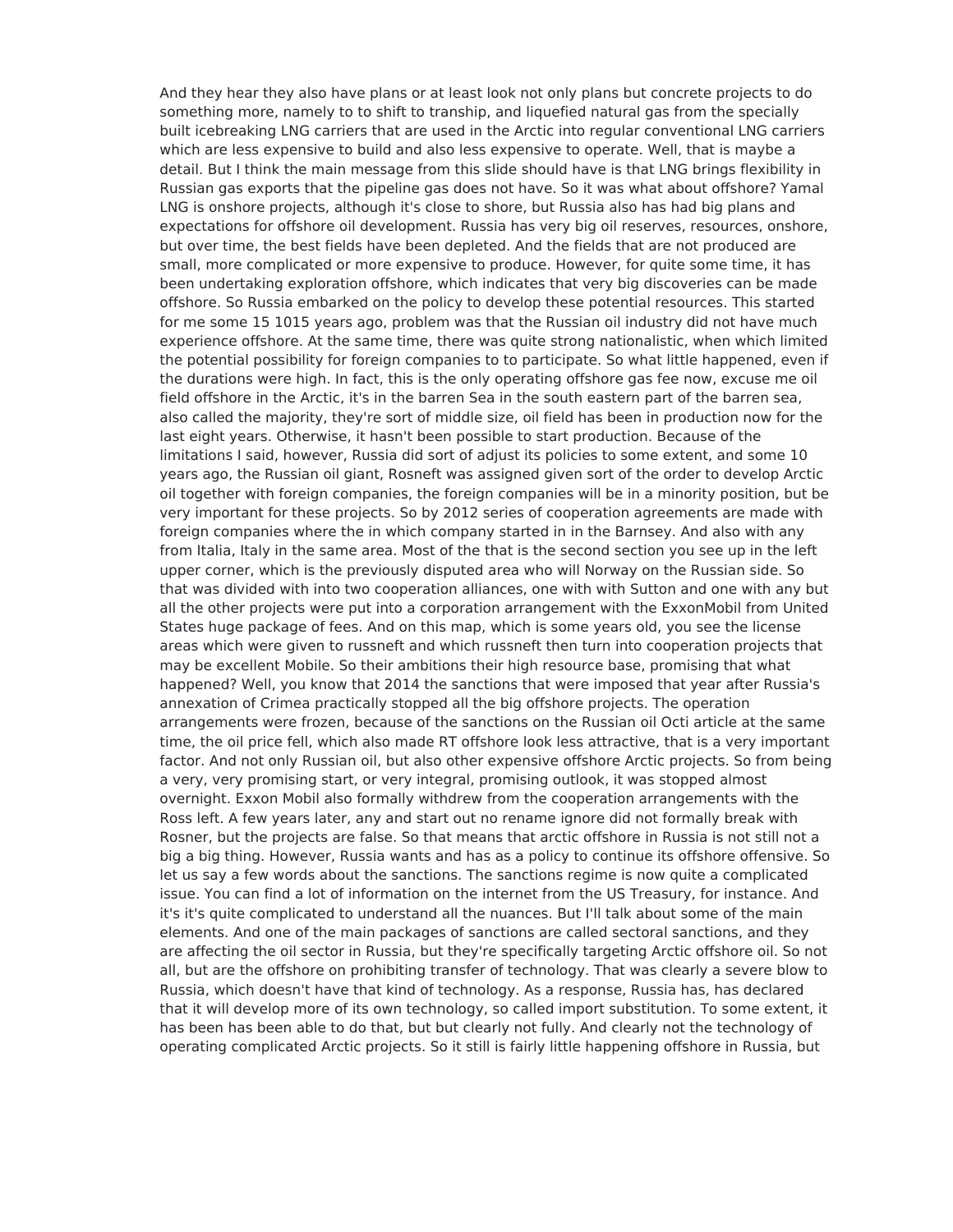some exploration is going on. And the exploration activity is partly being undertaken with Chinese exploration race, they have that possibility. China is also an interesting has been seen as an interesting partner in further development offshore. But so far, Chinese companies are not being very eager, because they also lack the kind of experience that is important to have, then you embark on very risky, very costly offshore projects. There have also been financial sanctions, cutting back on the possibility of particular companies to get external credits that relates both to Ross left and to the gas company Novitec, which was developing the LNG project on the Amar beach Peninsula image for for some time, that created big problems for Novatek. But they managed to get around and again, they managed to get credits from China instead. And as I also said, they managed to complete that project on time. And now they are embarking on the second project, Arctic LNG two which seems not to have any problems in attracting finance or invested so that since the sanctions have not had much impact the energy projects are resilient. They have interested the participants, and they have a market. So far, we can discuss what the implications of EU policies might have in the future. But so far, they are going ahead, according to plan, when it comes to the overall picture of Arctic development, and again, back to the offshore section, I think that oil price will continue to be extremely important. The official Russian view, which is sense of individual paper is that they expect on price to, to, to raise again. Well, that is anybody's guess it's extremely difficult to predict oil price, but it's not totally impossible that it will happen. And in that case, we will see if they have the other prerequisites technological and financial, to develop offshore. I think I'll stop there. Thank you.

#### Michael LaBelle 46:01 M

Okay, thank you very much. Thank you, for all applauding, so fantastic. And I want to compliment both speakers for being right on time. So this is really a great achievement. For a round table discussion doesn't happen very often. So thank you. Okay, what I would do, I have to, okay, I needed to change that. What I like to do is ask the students or the audience for questions, some short questions, and then we'll broaden it out. And then I'll get back to the chat with the questions as well. So or you could also put a question in the chat, too. So can I ask someone to go first with a question for our world? Okay, well, we'll pull on, Anastasia. Thank you.

# Pc 46:55

Um, thank you so much for a wonderful presentation and all the stuff you wrote, because I read quite a bit of it. So I guess my question is moving a bit from the presentation itself. I think what part of the reason why I was interested in making this roundtable about the Arctic, as I'm interested in, sort of Russian policy in the Arctic, in particular, the cushions and sort of bugging me, is that, as you mentioned, you know, but it doesn't really have the technology for offshore and the Arctic, currently doesn't really seem to be giving Russia as much money as it seemed to have thought it would be able to extract from the Arctic. And yet, it's still sort of chooses between what it thinks about climate change considerations versus drilling more and making more project still chooses to sort of go for more projects. Despite the fact that we know you know, that the Arctic infrastructure might crumble because of the thawing, and that it will cost the Russian economy quite a lot of money. So why do you think sort of the calculus of thinking in the Kremlin is like that when we can't really predict oil prices, we don't know what the US is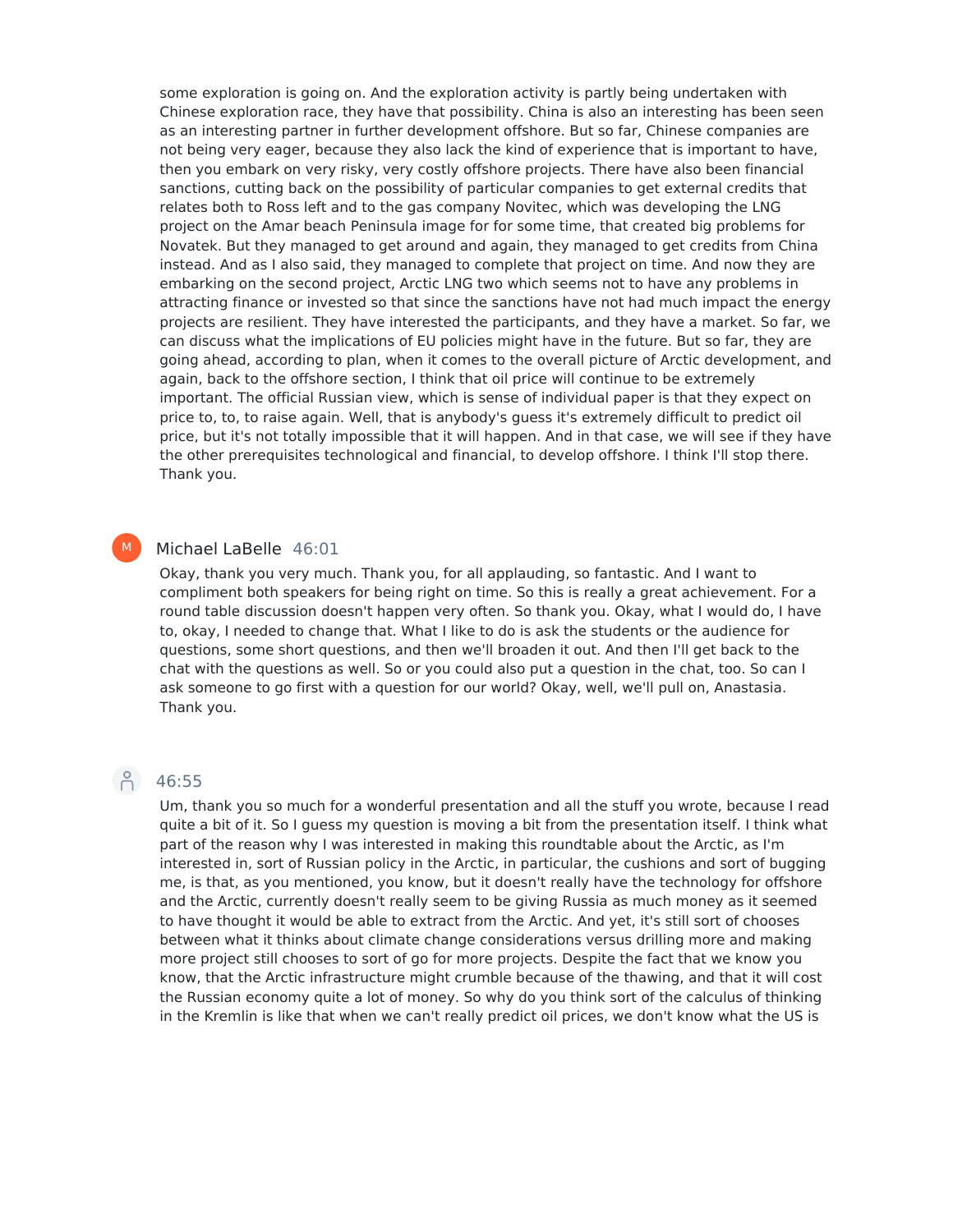going to be doing with oil in 20 years, and yet still, they seem very committed to sort of overlooking environmental protections, and only focusing on sort of markets and selling more oil and gas.

# Arild Moe 48:19

A

Well, there is there is, in fact, over the very last years an emerging discussion in Russia, about the outlook for for Russia as gas exporter in light of the transition has been a remarkable, I would say remarkable change in the DIS in official discourse. And low carbon strategy was adopted this last fall, not very concrete on policy measures, but at least painting a picture a direction and talking about the threat to the Russian economic model. As you as you also indicate. So that is that is a discussion. However, short term policies are not changing. And they see that oil and gas will remain big internationally for the foreseeable future, and that Russia has a lot to offer the government extremely keen on LNG and see that as as a growing income source, because they feel that the European market may be stagnant. So that is strong support. When it comes to oil. Yes, they have these offshore dreams. I think they are sort of thought and realistic, but they're very uncertain. But what they do Report is an enormous oil development onshore in the Arctic, which I did not match, which if it's being carried out, like, according to plan will entail the biggest, biggest overhaul of metal Russia since the 1970s. And it will also entail transportation of oil by sea. So, so So you have very strong sort of momentum in carrying on with large scale developments. You may question the CD, what are what are the sort of what is the profitability of those projects? Well, when it comes to energy, they seems to be quite good investments, the oil projects, even if it's onshore, they're expensive. So, again, the oil price will determine how this goes if oil price should collapse. This may look like quite dubious course. But I think the Russian leadership still they believe that they can at least whether the international developments through the night to the 2020s at least.



### Michael LaBelle 51:19

Okay, thank you very much. Others,

# A

# Arild Moe 51:24

the volume series talking about theory very different. I mean, the volumes that Russia is supplying by pipeline, you know, enormous, they are much, much, much, much bigger than what you what you sell with the US LNG. So as a base load, pipeline gas is likely to continue, but on the modern LNG staying in an increasing increasing role. So that when it comes to the costs, the assessments I've been seeing regarding Arctic LNG is that it is quite, they're quite reasonable in the because, for instance, you don't need to vary so much about cooling as you do in other places for natural reasons. There are big transportation costs, because you need specially designed specially built a carriers. So the total picture is not that clear. But it seems it is a good good investment. And the foreign companies like Nike totaal obviously agrees on that. So well, that is, of course, the big, big question. And it goes drill bit further back to the first session today about the dependence on Russian gas. Yes, Europe is dependent on on Russian gas. However, it is not as absolute as you might think. Europe has carried out quite a lot of diversification policies in terms of exactly establishing LNG terminals, and also a lot of connection interconnections between between the pipeline systems in Europe. So if supplies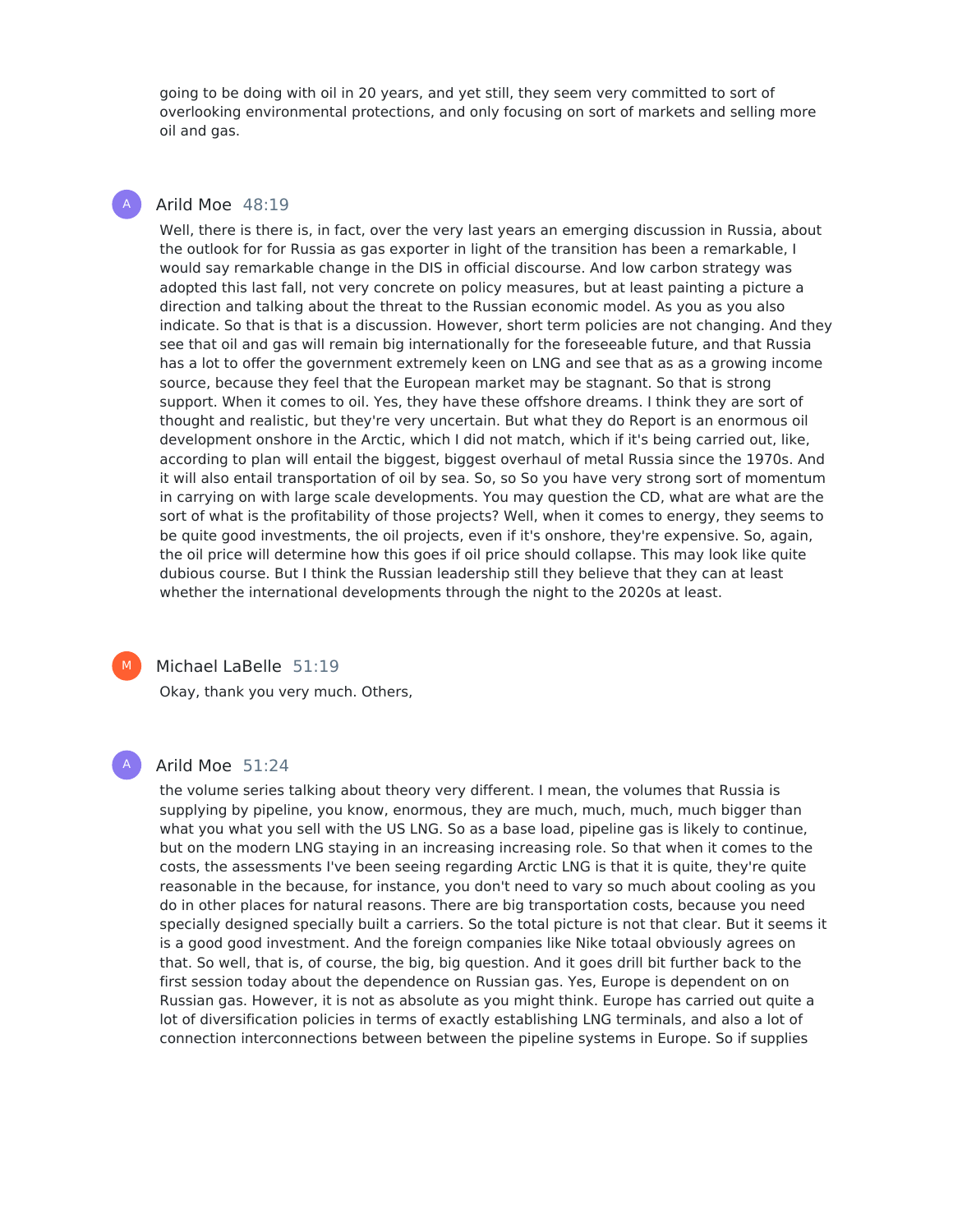from one supplier to say Russia is being reduced, there are opportunities to replace the gas, but it comes at a cost. Because, yes, you can get the gas but it will be extremely expensive. So it's not an absolute but it's it's it's it has a big cost component and that is what is being held in Europe right now. Yes, you can get the gas but you have to pay an extra to get it. So, what the so that probably has implications for further development of the market and infrastructure. But the whole situation in Europe is not of course, only caused by by by Russia, but it has very much to do with how the energy systems are being transformed in in relation to the to the energy transition. And there are in my opinion, there is strong paradoxes in that development. Because if you want to reduce carbon imprint, you know you can't at the same time also build down gas and and also take out nuclear. It is very difficult to carry out the policy but so many sort of absolutes that you see in Europe today.

# Michael LaBelle 54:59

 $M_{\odot}$ 

A

 $M<sub>1</sub>$ 

N

Thank you very lunch. And RL. I have a follow up question with that. And it's it's simply on the LNG. So for future developments, and maybe follow us on that is the future developments. Okay, we have Nord Stream two, which still needs to open and actually have gas flowing through it. But in the future, it seems this flexibility is really beneficial for Russia. And do you think that they're going to focus much more, and we have sanctions and the current situation, we have a lot of like unknowns, I would say, or knowns. But But this flexibility with LNG really gives Russia the geopolitical flexibility it wants to still access and to sell into the markets.

# Arild Moe 55:45

It does, and when and when the energy development started, it was almost have the condition that this gas should not be sold in the European market, it should not compete with pipeline gas. And there's been a lot of internal conflict in Russia about this, because in fact, a lot of the, at least in theory is not the gas from Yamal LNG has, has ended up in Europe, because the price has been favorable. But the thinking was that this gas should mainly reach Asia. And that is still the idea. But it gives that even if it does, it gives, both in our shop, but also the buyers, the flexibility. So it's also from a supply point of view. The existence of several LNG hubs around the world is, is can be seen as as a good thing in terms of energy, supply, security, but then seen from Moscow, this is a way of reducing the very big dependence on the European market.

# Michael LaBelle 57:00

So they can still develop, it's still selling to Europe, but they also diversify at the same time. Yes, yes, exactly. And okay, I wanted to turn to Natalie, and then we'll brought it up. I just Nellie, maybe you had some reflections or some questions to follow up with, with what Arnold had stated already.

# Natalie Dobson 57:20

Thank you. Well, first of all, thank you so much for this interesting. Presentation. I learned a lot as well, I think I really like the geographical visuals that really helped to clarify what is exactly nainn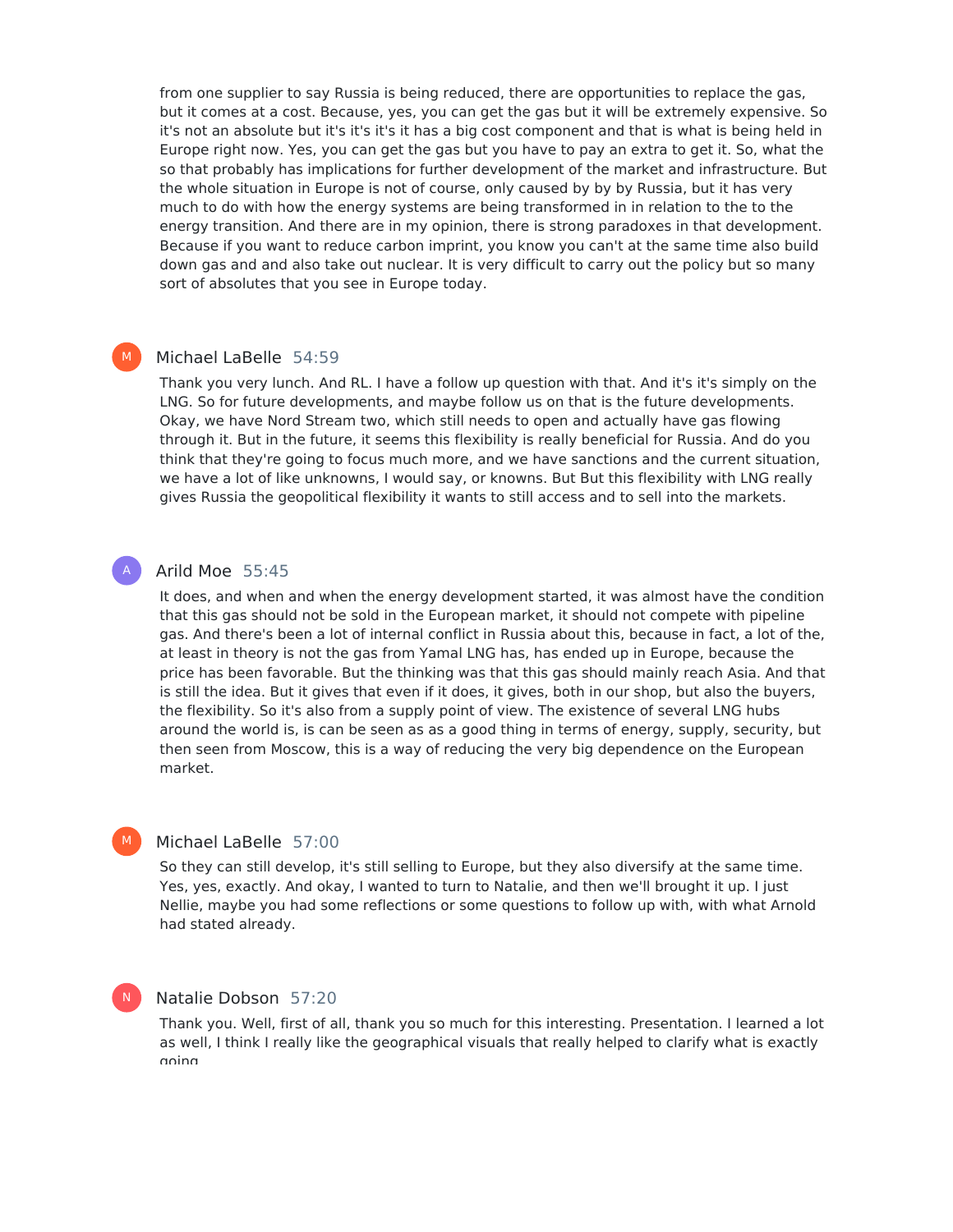#### Arild Moe 57:32 A

on. Maps are always useful.

# $\mathsf{N}^-$

# Natalie Dobson 57:34

Yeah, they're really, really useful. And as a lawyer, you know, questions can come about who's in that business? And did everybody agree on the map? But I think for this purposes, it's a nice authority map. Well, I think we just got to catch on to the last thing it says a Russia's dependent on the European market as an export. And when I look at EU policy, I kind of sense also maybe EU is dependent on the Russian supply. So how do you see that playing out in that that interdependence going into the future, especially with the sanctions, and now that the gas prices in Europe, etc?

# A

M

# Arild Moe 58:10

Yeah, that is a big paradox. And of course, you have some. So the political consideration on top of the sort of general commercial supply depends, and, you know, the you say that the policy of Europe is, is has ambiguities on the one hand being dependent on Russian gas at the other, at the same time saying we don't more, we don't want to be more dependent, saying two things at the same time. But I think that going back to your presentation, this, this, this declaration about the possible ban on Arctic hydrocarbons, while it should be maybe more concretely stated, what what they're after talking about offshore oil, but my guess first of all, of course, climate is a global issue. And when it comes to emissions, it doesn't matter where it comes from. So in that sense, it's a little bit yeah. Why should you think about the Arctic sources for about the sources that can be questioned, but there are also particularly I know, that in the discussion in the EU, you know, there are those particular environmental concerns which are not trying to relate but are related to the conditions for development that could be some projects and articles produced elsewhere that would single out because environment detrimental, but but there is, if you had one hand, say that 40% of our gas comes from the Arctic, and at the same time, say that we should put it Bam, on them on the exploring those resources. And then I think that takes the question about if you don't want that gas don't quiet. It is the I feel that the polls here is very sort of about declarations and not so very balanced and realistic. But of course, you can influence some development, for instance, in terms of limitations of participation on finances. But you can also influence in terms of asset as a buyer, but not overnight, definitely not overnight.

# Michael LaBelle 1:00:48

In our world, I just want to follow up with Natalie's point about oh, sorry, I'm, you know, I am I'm still learning how to use this. My question is a follow up for Natalie's presentation, where she talks about how the EU is trying to represent itself in this multilateral institution. And my question to you is, what's the perspective of Norwegian government and this or other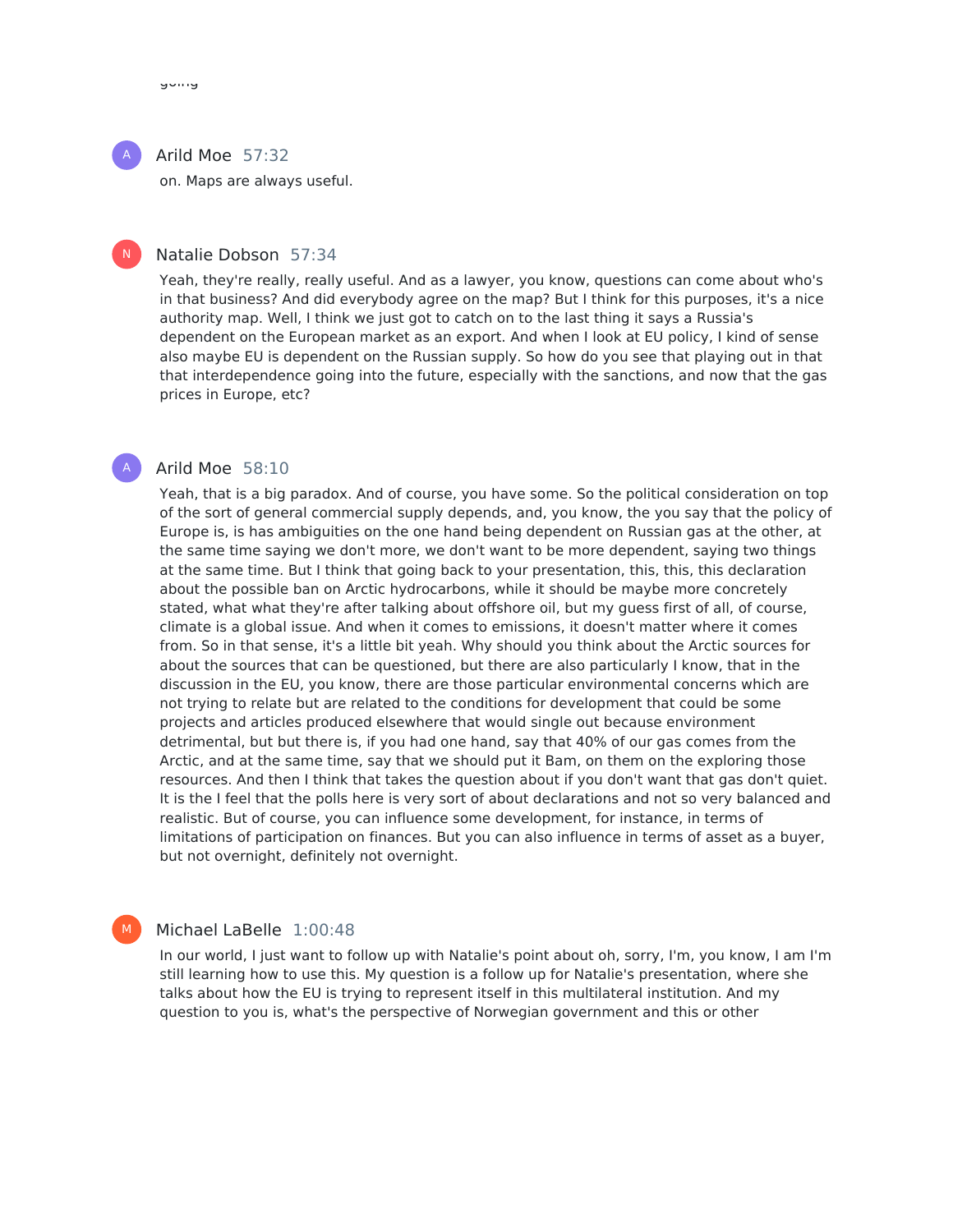governments on these? Sorry, I don't know quite which councils are which, but what's the position of, say the Norwegian government on the involvement of the EU institutions in trying to muscle in on their Arctic area and governance?

# Arild Moe 1:01:29

I think Norway and Russia has quite similar positions, in fact, in in that the issue, that these are issues that belong to the sovereign rights of the of the coastal states. So no directly moment, but of course, at the same time, Norway is eager to be seen as as, as compliant and as willing to do to further the green agenda, but not in terms of sort of zero specific actions against against the developments on its own continental shelf. So there are similarities with the Russian position in that in that respect.

# M

 $\mathsf{N}^-$ 

A

# Michael LaBelle 1:02:15

So state sovereignty still has a role. Yeah, yeah. Yeah. Sorry, Natalie, did you have more?

# Natalie Dobson 1:02:22

I completely I completely agree. Maybe Norway would be an example of not leading by example. But But certain. Yeah, supporting the nor narrative theme. Yeah.

# M

N

# Michael LaBelle 1:02:34

The narratives important, very, very important. Okay, with that, maybe maybe we'll go to the chat question that Nas had posted. And then we can ask the students and and specifically some students who this is your this is your event? And you have some questions? So the question that is has in the chat is how much is the possibility of opening new marine trade routes, a conflict of interest for the development of EU Arctic policies? We've kind of spoken about this. But yeah, so what is the trade route in in the Arctic itself and opening it up, even for trade? And and I and I, maybe I'll direct this to Natalie first, because that was a follow up while you were speaking.

# Natalie Dobson 1:03:24

Thank you. I think that this really fits squarely within the Arctic paradox that we were discussing that it's, it's economically very attractive, it's a shorter route, it's that's become available. But on the other hand, oh, it's not so very good for the climate, which we also think is very important. Just as a sort of side note, contextual information. In its food for 55 package, the EU has stated an intention to apply its emission trading scheme, to international maritime transport, which would also include routes through the Arctic, and interestingly, would apply to non EU flagged vessels in non EU waters. Just putting it out there as an example of EU not being so interested in multilateralism. And that would have an effect also on transport policies through the Arctic.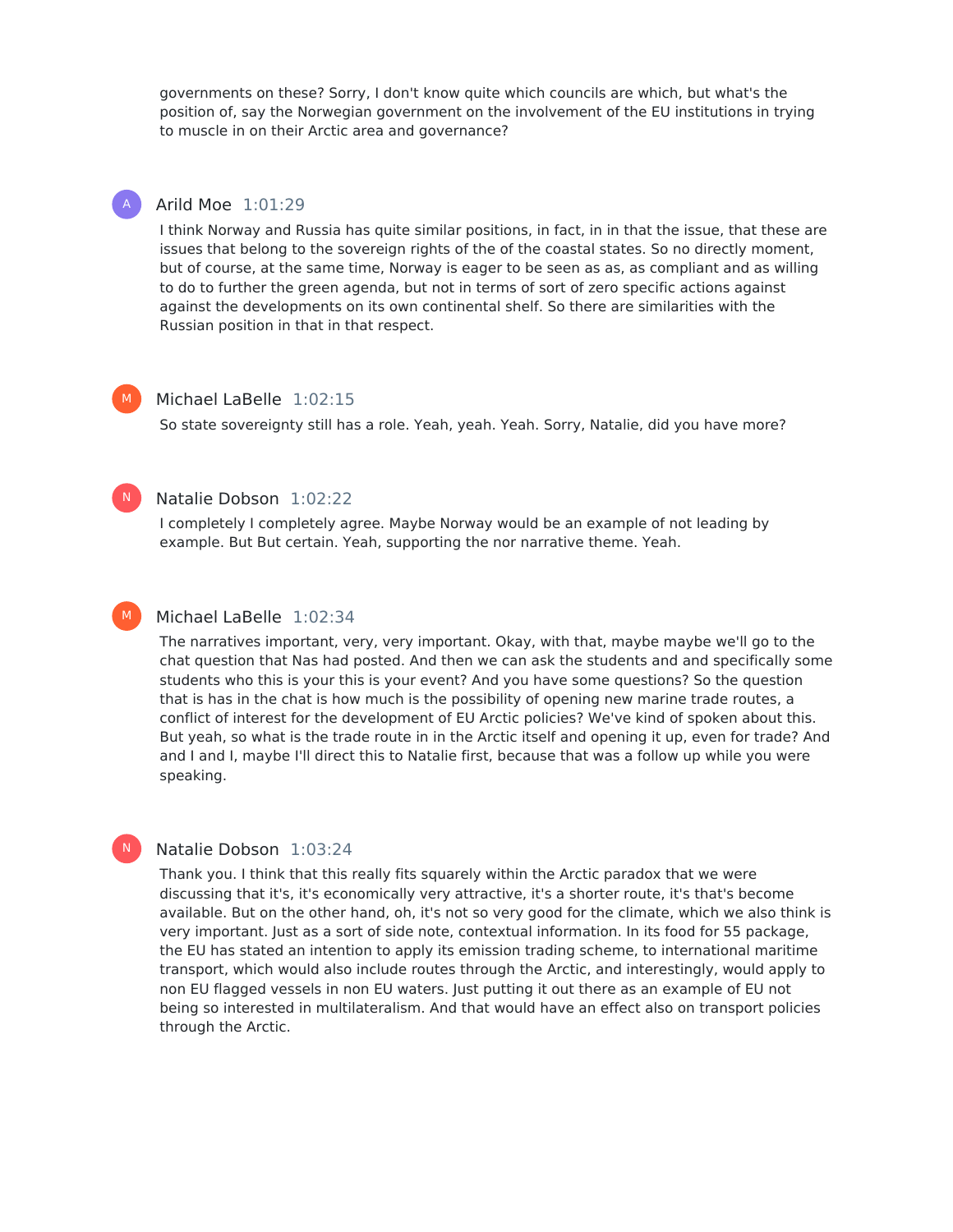# Arild Moe 1:04:13

Okay, this can be seen also in another way. And you would also see that you can hear the argument that the transportation using the Arctic is more friendly, because the distance is shorter, so you have less emissions, given certain points of departure and arrival, if you go through the Arctic, if you go south. So, so I think you will hear more also from the Russians about that arguments.

# Natalie Dobson 1:04:41

And this sort of fuel will make a difference as well because they've got new bans on heavy fuel and the kind of emissions that you would have when transporting through the Arctic. You did that in a cleaner manner perhaps.

# Michael LaBelle 1:04:55

So is nuclear, a nuclear power icebreaker? Is that clean or is that dirty energy?

### Arild Moe 1:05:00

Well, that depends, you know, that is not been an item of the taxonomy specifically. But of course, for the Russians that is so nuclear technology in power, does not have a bad name in Russia. And it certainly emissions free.

# Michael LaBelle 1:05:19

Yes, yes. And especially in comparison to bunker fuel or whatever the ships are using. Okay. Students and other participants that have joined, so I'm still really impressed with with how people have heard about the EPR G event and joined in. So we have two participants that have raised her hand. So Akshay.

# Natalie Dobson 1:05:40

Thanks, that's an interesting one. And in fact, one of the critiques of this new strategy was why didn't the EU distinguish between oil and gas in its keeping oil and gas in the ground, considering that these two are not on the same par with each other? So that's something that's quite vague at this stage in in EU policy, what it does do is distinguish between safety during oil and drilling and the practices and environmental implications versus the act of oil and drilling as a as a source of energy. So perhaps, yeah, it's sort of hedging its bets on the most responsible approach to doing so, but it does seem to have grouped the two together even though it considers gas to be less polluting than oil climate.



Michael LaBelle 1:06:28



 $\mathsf{N}^-$ 

M

A

M

 $\mathsf{N}^-$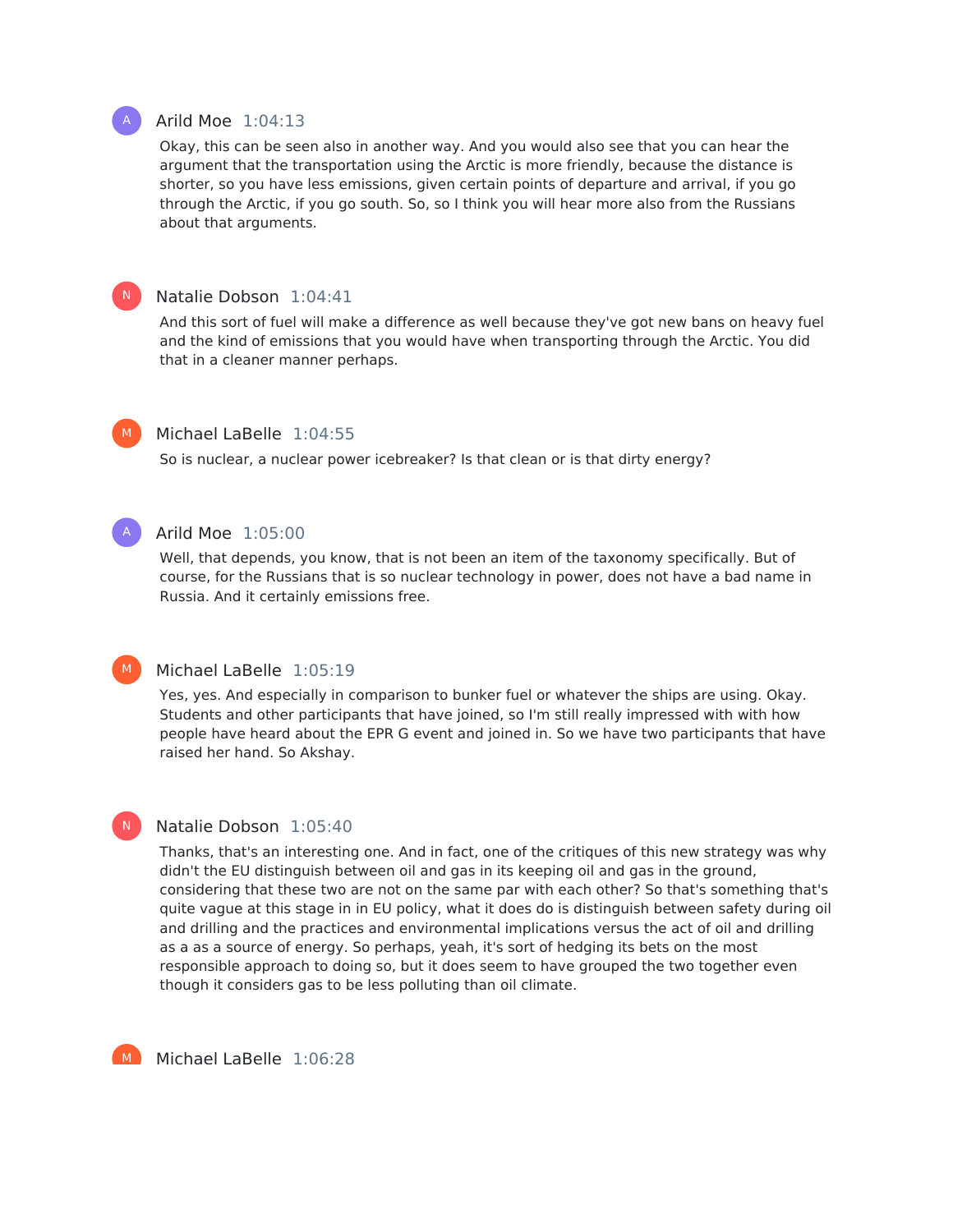So, I wrote Did you have a

Michael LaBelle 1:06:28

# Arild Moe 1:06:30

M

A

 $M<sub>1</sub>$ 

A

M

buddy comes to the taxonomy and it is about specific conditions for making green and it has to do with the way it is produced, it has to do with the reinjection of of carbon dioxide into storage. It has to do with combining it with hydrogen. So it has several limitations, which are not easy to fulfill as of today. But clearly, for instance, for a big gas exporter like Norway, it was good news that this is being considered, although we know that this is the final word has been said. Talking about accidents, if you talk about offshore accidents and or transport actions, it's clear that an accident with an oil rig and an oil tanker would have much bigger environmental effects an accident with a gas carrier, or you'd have to release some gas, but you wouldn't have the kind of local pollution that is a threat from from oil production.

# Michael LaBelle 1:07:43

That's it. Good point. Thank you very much as I turn to Bryce, for your question.

# Arild Moe 1:07:52

I can say something about China. Well, the Russian pivot towards Asia started before 2014. And specifically, Chinese investments in Yamal LNG, the first investments were decided in 2013. But it has China's become more important than click at that point due to the sanctions. No, no doubt about it, but it's not. So. So the the role of China in that particular business has been become bigger. That being said, beyond the LNG projects, China has been so much engaged. And I think for the reasons I mentioned, they don't have the capacity or they are not willing to take unnecessary risks. I would say that the investments they have made in the in LNG have been sound investments from from a commercial point of view. So yes, the sanctions are clearly continuously pushing. Russia towards China, the trade with China has increased considerably, trying to speak on the biggest partner, trade partner, Russia. But it's an even relationship. That is creating some some concern. In in Russia. You said something about the canary in the mind. What did you exactly mean by that? The questions are meant to push against the West couldn't but Russia is in the Arctic. Russia is big part of the Arctic. So the smaller question What is What about China in the Arctic and China realize its way into the Northeast very much through through Russia. But there are some underlying disagreements about it. The role of China Russia would very much like to see more Chinese investment. China would probably like these investments to be followed with more influence faces when the company comes to the management of this shipping routes. And so far, not much has happened in practice. There are some some some different views on that Tyra is more sort of at least advocating for international approach, whereas Russia is very much standing on the on the route of the constant state.

# Michael LaBelle 1:10:33

Okay, thank you very much. This gets really complicated. I love it. So, so EU, Russia and China. And these are all right, completely different geographic and the United States. And I'll hold off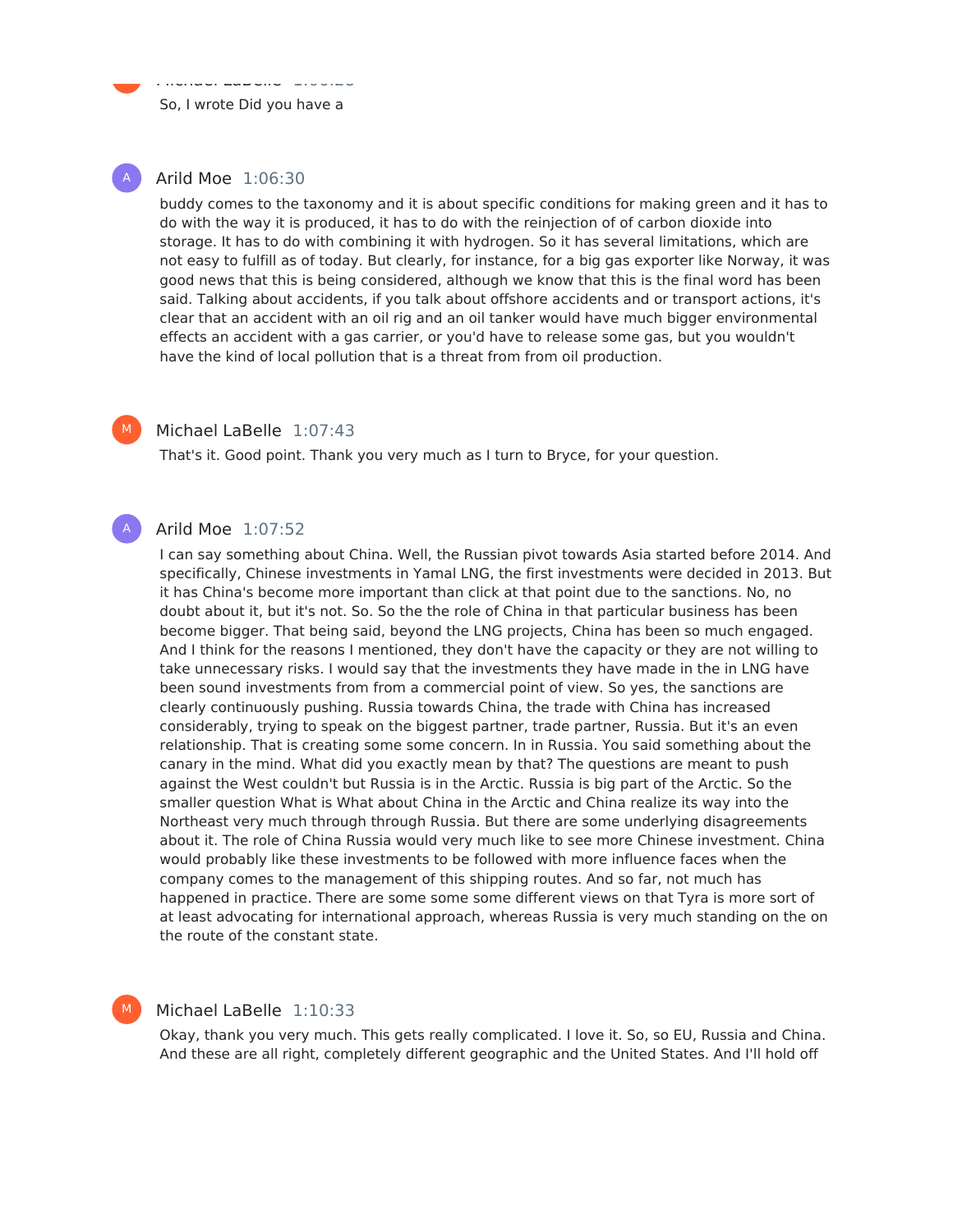on that. Because we have, it's funny enough, we actually have people in the classroom, so and they they have questions, but they're not able to raise their hand and we don't have a great camera in there. So I wanted to go to the classroom, and actually actually ask people physically that are together, what their question is. Okay, maybe I go to Natalie first. And I think this definitely ties in with EU issues in the European Parliament that you've written about in your article.

# Natalie Dobson 1:11:20

Thank you. I again, think it's, there's clearly a huge societal support for climate protection. First, I think if the provisions of poor polar bears and melting icecaps are scary, and people want, people will then be inclined to support texts, like no extraction from the Arctic. And that could be some reasons why we see a lot of these declaratory statements in EU policy. But then comes the question, How did you want to heat your house? How are we going to distribute because and then suddenly, people don't want to pay and so we get this tension between ideological interests and sort of very immediate short term, individualized interests. And then it becomes quite difficult to see how those translate. And I would suggest that sometimes the EU is eager to please its electorate and also to identify itself to define itself on the global stage as being very green. But then it kind of indeed gets itself into a bit of a corner with how it's going to realize that, especially in the shorter to medium term, which is something I think that what also came up, we can maybe think about the longer term, but what are we going to do if we suddenly stopped drilling tomorrow?



 $\mathsf{N}^-$ 

Michael LaBelle 1:12:42

And the price look what happens now right, the price is already super high,



#### Natalie Dobson 1:12:46

super high in the Netherlands, we this is ridiculous. In the Netherlands, we have to stop drilling in the north of the country. Cloninger because of the earthquakes are being caused, we're now highly dependent on imported gas, particularly from Russia. And because the price is going to be so high, even though the Netherlands has clear climate goals. The entire of the Netherlands is getting a subsidy, including us 400 euros on the increase in your gas bill this year. Yeah, because we can't afford the sudden increase in our gas bill. And we don't have an alternative. We don't have a short to medium term strategy. We just have long term ideals.

# Michael LaBelle 1:13:23

Yeah, it goes right against the EU kind of competition idea with for residential homes, and not even to mention the Fitzroy 55 plans.



# Natalie Dobson 1:13:31

Right and or the Dutch own plans in the very famous offender judgment in which it was found to have not enacted enough domestic climate change policy. So it's a bit embarrassing.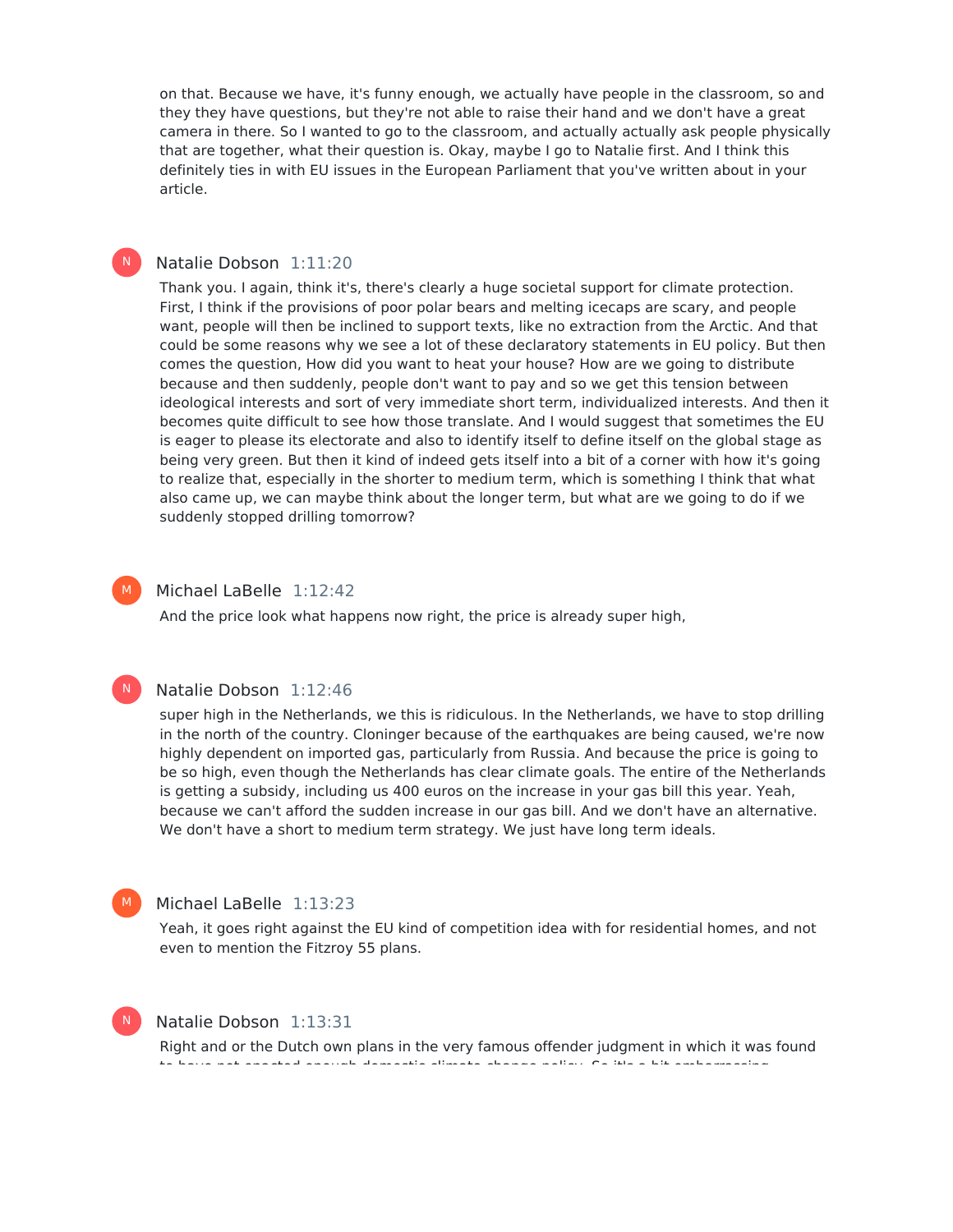### Michael LaBelle 1:13:43

So Roxanna, your question, we didn't hit on it, but it's so essential to this discussion? Absolutely. Arielle, did you have anything to say on this?

#### Arild Moe 1:13:53

Well, I think apologist said what was important that this is not really an issue related to what's going on in Russia.

# M

A

M

A

M

# Michael LaBelle 1:14:02

Good. I'll just say sitting in Hungary we're all fine here because the essentially the South Stream corridor has been opened up. So we get all the gas from from Russia on a long term contracts. And the price has been kept for I don't know how many years now. 10 years. So my gas price is the same. So just shows depending on the country and what kind of economic system you adopt competition, or you stay with this old Russian system, Soviet system, how things can go in the future even it's funny how times change and competition meant to drive down price, but now it's actually quite high and some governments Italy, too, is subsidizing many other governments in the EU are subsidizing consumers they have to because the pushback. Okay, sorry, there's a second question. Okay, maybe I will. I'll give that to you first.

# Arild Moe 1:14:55

Well, yes. RTS is easy. very big, hardly regions, Arctic, different sub regions. One thing that is very important parts of our thickness is fisheries. Very, very big fisheries, not least in the Western part in the in the barren Sea, which is important supply. Also the Europe if you talk about Arctic more broadly along an onshore Yes, the Arctic has also other natural resources, minerals, which can be developed, which are developed can be developed. And this is an ongoing operation to both both to explore and to develop resources, not only in Russia, but also in northern parts of Canada. And in Alaska. All the guests, of course, has been extremely big, and I misspeak. But there are other other alternatives. You also have to keep in mind that the Arctic is not extremely heavily populated. Most of the projects, big projects we're talking about are based on labor that is being brought in from from the south indigenous populations, they are mostly engaged in, in in hunting fisheries and some other activities.

# Michael LaBelle 1:16:27

Okay, great. And so yeah, when we talk about the environmental impact, right, it's not just what's been extracted, how it's been extracted, and then the impact on the immediate environment and the global environment. So which I'm trying to wrap things up. But it really demonstrates the importance of understanding what's going on in the Arctic. It's not just the melting that's going on there. But actually the extraction that's going on there, too, that makes